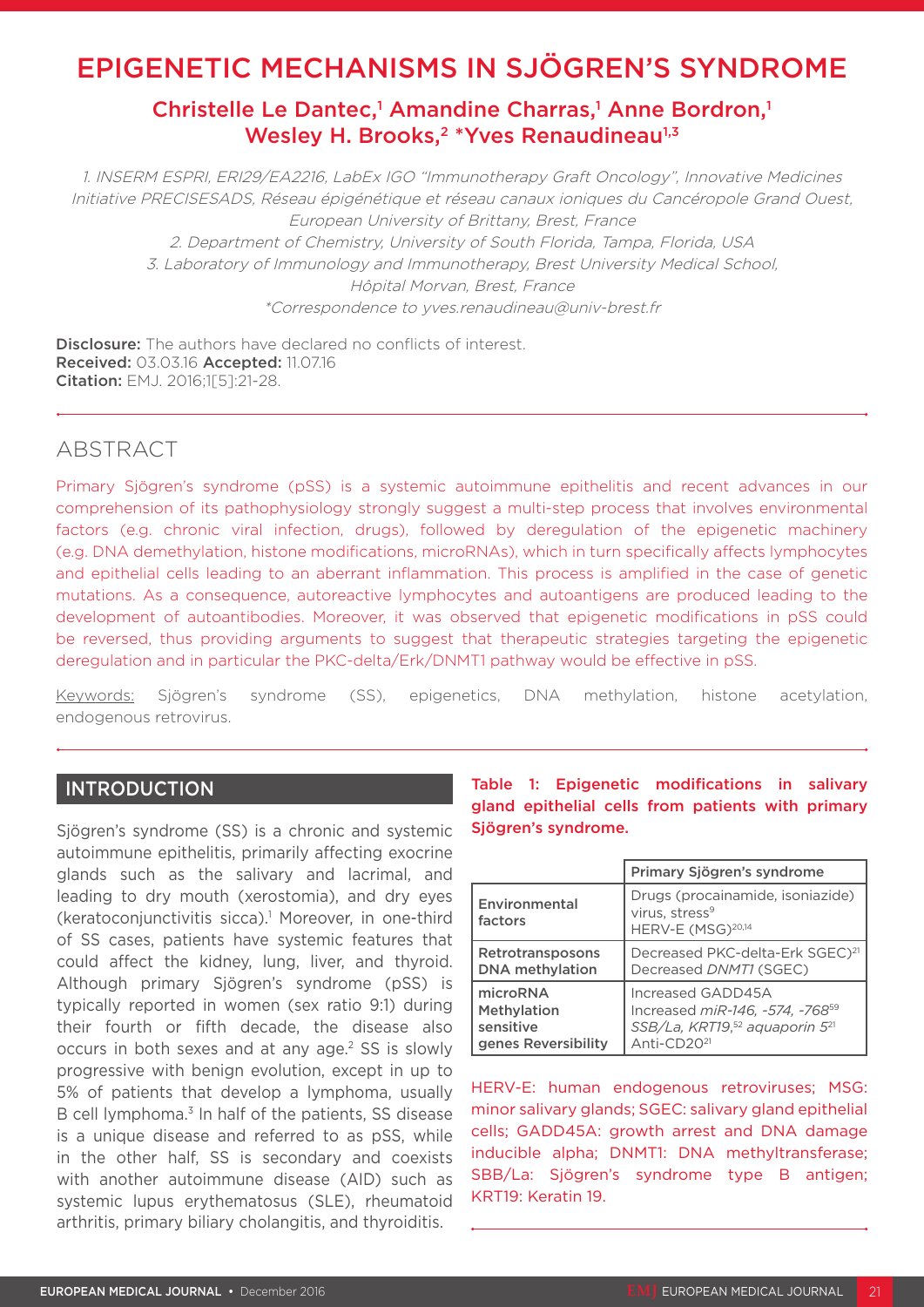Focal lymphocytic infiltration of tissues characterises pSS with typically an initial T cell predominance with an elevated CD4/CD8 ratio, while progressively B cells become preponderant and may be organised in germinal centre-like structures.4 Antigen presenting cells have been described in heavy infiltrates. B cell hyperactivity characterises pSS patients highlighted by the presence of circulating autoantibodies (AAB) against the sicca syndrome A/Ro and B/La ribonucleoprotein particles, detection of rheumatoid factors, hyperglobulinaemia, and hypocomplementaemia.5 It is suspected that an altered peripheral blood B cell distribution reflects B cell infiltration of the tissues.<sup>6-8</sup>

## ENVIRONMENTAL FACTORS

As reported in Table 1, multiple lines of evidence support a role for environmental factors in pSS altering the epigenetic machinery<sup>9</sup> and this is supported by reports that drugs such as hydralazine and procainamide, two drugs known to interfere with the main epigenetic event, DNA methylation, induce SS in association with SLE in both humans and mice.10-12 This hypothesis is reinforced further by observations that other factors effective in inducing important epigenetic changes have been associated with pSS such as ultraviolet light, smoking, and chemicals.13 Other arguments are related to the disease concordance rates for monozygotic twins, revealing a rate of 15–25% for pSS which signifies a complex process involving more epigenetic than genetic components.14 In addition, SS geoepidemiology distribution reveals that the highest rates are reported in Northern countries<sup>15</sup> and epidemiological studies indicate associations between SS and viruses and between SS and psychological stress. As a whole, these observations strongly suggest a major role played by epigenetic mechanisms in the development of pSS.16

## GLOBAL DNA METHYLATION ANALYSIS

## DNA is Demethylated in Primary Sjögren's Syndrome

DNA methylation is a heritable and reversible epigenetic mark involving the covalent transfer of a methyl group to the fifth carbon of the cytosine pyrimidine ring (5meC) in a CpG dinucleotide by DNA methyltransferases (DNMTs).17,18 Recent research has also revealed the presence of non-CG methylation in embryonic and pluripotent mammalian stem cells.19 In mammals, most CpG dinucleotides are methylated with the notable exception of the active proximal and long range gene regulatory sequences (e.g. promoter, enhancer, insulator) that tend to be protected from methylation. When methylated, the DNA alone can physically prevent binding of transcriptional regulators to the gene, and more importantly, methylated DNA participates in chromatin compaction. The overall degree of genome DNA methylation can be easily estimated, usually around 70–80%, and for determining the amount, several approaches exist such as high performance liquid chromatography and immunological techniques (immunohistochemistry, enzyme-linked immunosorbent assay) based on utilisation of specific monoclonal antibodies such as the murine anti-5meC clone 33D3.

In AID, DNA demethylation is the most studied epigenetic hallmark with defects arising mainly from loss of maintenance DNA methylation at repeat elements which are normally heavily methylated, including satellites and retrotransposons (as discussed later). Such an effect is cell-specific and associated with defective DNMT1 activity, with a stronger effect reported in lymphocytes from SLE patients, synoviocytes in rheumatoid arthritis, and cells within the brain in multiple sclerosis.10,20-23 Regarding pSS, we have recently reported that global DNA methylation was altered in epithelial cells when analysing minor salivary gland (MSG) biopsies.24,25 Interestingly, and because of DNMT1 downregulation, global DNA demethylation was conserved after long-term culture of salivary gland epithelial cells (SGEC), thus confirming the heritability of the process. In contrast, no differences relative to controls were reported when analysing peripheral blood T and B cells from pSS patients for global DNA methylation,<sup>24,26,27</sup> indicating that global DNA demethylation is altered primarily in epithelial cells.

## Crosstalk Between Epithelial Cells and Lymphocytes

Clinical and biological factors associated with epithelial cell DNA demethylation in MSG biopsies were further explored, revealing that global DNA methylation was inversely correlated with the level of lymphocyte infiltration and anti-sicca syndrome B/La AAB detection but surprisingly, not with anti-sicca syndrome A/Ro AAB and the clinical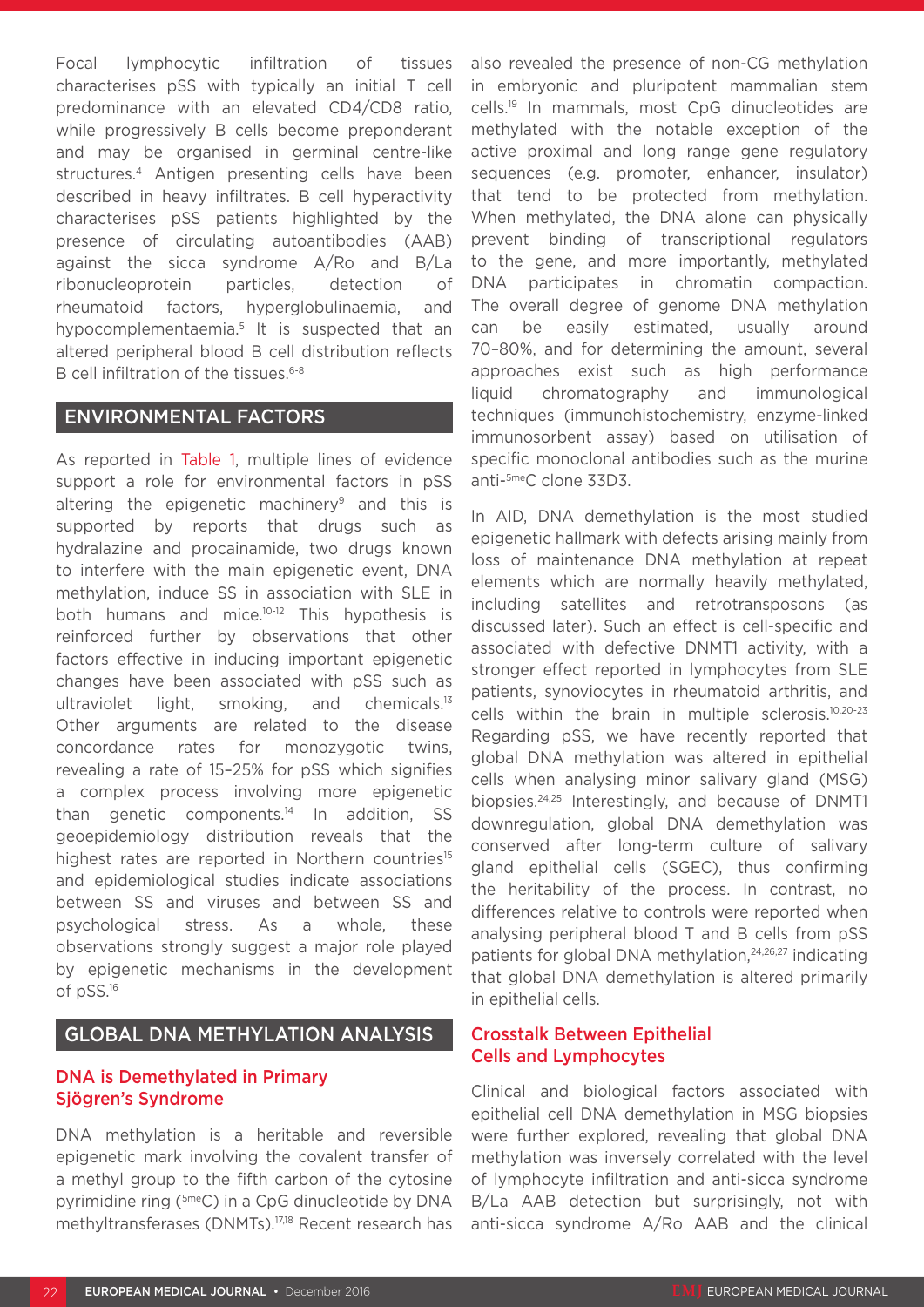index designed to measure activity in pSS, the European League Against Rheumatism (EULAR) Sjögren's Syndrome Disease Activity Index (ESSDAI).25 One further step was to demonstrate lymphocyte and B cell involvement, which was done by conducting co-culture experiments between the human salivary gland (HSG) epithelial cell line and B cells to reveal that B cells were effective to control within HSG cells global DNA methylation, through the control of DNMT1, in a time and dose-effective fashion.24

## Reversibility and PKC-delta /Erk/DNMT1 Pathway

At the molecular level, DNMT1 activity in SGEC is regulated upstream by the PKC-delta/Erk pathway. Direct contact between epithelial cells and B cells, but not with T cells, is effective in promoting PKC-delta degradation and downstream DNMT1 repression in SGEC.<sup>28</sup> As a consequence it was not surprising to observe that global DNA methylation was restored in MSG from pSS treated with an anti-CD20 monoclonal antibody (mAb) therapy, rituximab.24 Thus part of the clinical activity of the B cell-depleting agent rituximab in pSS may be attributed to an epigenetic effect.<sup>29-34</sup> Similarly, in SLE a defective Erk/DNMT1 pathway leading to DNA methylation is reported in SLE B cells and this pathway could be restored by utilisation of another mAb, the anti-interleukin (IL)-6 receptor mAb itolizumab.35,36

# WHOLE METHYLOME ANALYSIS

#### Infinium Technology

Several strategies have been developed for whole genome DNA methylation profile determination.

|                                                                                          | Whole<br>$b$ lood <sup>36</sup>                      | <b>B</b> cells<br>$(CD19^+)^{36}$                           | <b>B</b> cells<br>$(CD19^+)^{23,24}$   | All T cells<br>$(CD4^+)^{23,24}$ | Naïve T cells<br>(CD4 <sup>+</sup> , CD45,<br>$RA^+$ ) <sup>35</sup> |
|------------------------------------------------------------------------------------------|------------------------------------------------------|-------------------------------------------------------------|----------------------------------------|----------------------------------|----------------------------------------------------------------------|
| <b>Patients (controls)</b>                                                               | 100 (400)                                            | 24 (47)                                                     | 26 (22)                                | 26(22)                           | 11(11)                                                               |
| Differentially methylated CpG<br>Increased methylation<br>Decreased methylation          | 11.785<br>6,171 (52.4%)<br>5,614 (47.6%)             | 453<br>98 (21.6%)<br>355 (78.4%)                            | 6.707<br>2,953 (44%)<br>3,754 (56%)    | 119<br>54 (45.4%)<br>65 (54.6%)  | 753<br>200 (26.6%)<br>553 (73.4%)                                    |
| Differentially methylated genes<br>Hypermethylated<br>Hypomethylated                     | 5,623<br>EBF4<br><b>MX1, IFI44L,</b><br>PARP9, IFIT1 | 303<br>ZPBP2, STAT3<br>MX1, IFI44L,<br><b>IFITM1, PARP9</b> | 3,619<br>IRF5<br>IFITM1, IFI44L        | 74                               | 426<br><b>RUNX1</b><br>LTA, STAT1,<br>IFITM1, IFI44L,<br>CD247       |
| Pathways<br>Lymphocyte activation<br>Interferon pathway<br>Antigen presentation          | $\overline{a}$<br>Yes<br>Yes                         | Yes                                                         | Yes<br>Yes<br>$\overline{\phantom{a}}$ |                                  | Yes<br>Yes<br>Yes                                                    |
| <b>Association with clinical data</b><br><b>SSA/SSB AAB</b><br>Disease activity (ESSDAI) |                                                      | Yes                                                         | Yes<br>Yes                             |                                  | Unknown                                                              |
| Association with risk factors                                                            | $\overline{\phantom{a}}$                             | HLA, IRF5<br>CXCR5, BLK                                     | HLA, IRF5<br>CXCR5, BLK                |                                  |                                                                      |

Table 2: Genome-wide DNA methylation patterns in primary Sjögren's syndrome.

ESSDAI: EULAR Sjögren's Syndrome Disease Activity Index; HLA: human leukocyte antigen; IRF5: interferon regulatory factor 5; CXC: chemokine; BLK: B lymphocyte kinase; EBF4: early B cell factor 4; MXI: myxovirus resistance 1; IFI44L: interferon induced protein 44 like; IFIM1: interferon induced transmembrane protein 1; IFIT1: interferon induced protein with tetratricopeptide repeats 1; PARP9: poly(ADP-ribose) polymerase family member 9; ZPBP2: zona pellucida binding protein 2; STAT3: signal transducer and activator of transcription 3; RUNX1: runt-related transcription factor 1; LTA: lymphotoxin-alpha; CD247: cluster of differentiation 247; AAB: autoantibodies.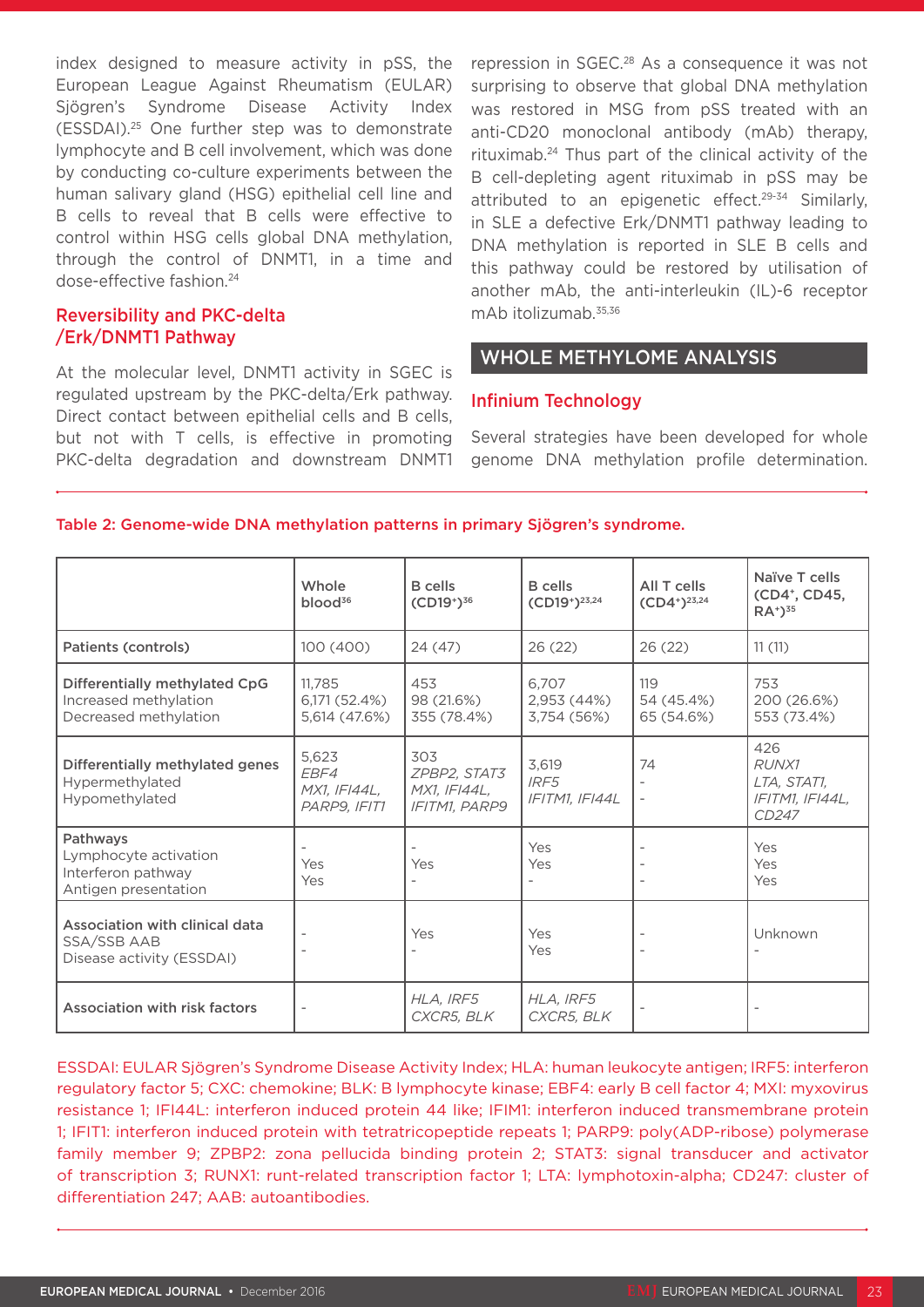The most utilised of these, which is cost-effective and requires only a small amount of DNA, is the Infinium® methylation BeadChips developed by Illumina®.37 This technology interrogates genomic DNA after bisulphite conversion (unmethylated cytosine is converted to uracil) using two 50-mer probes per CpG locus, one methylated and one unmethylated. The methylation state at each probe is calculated by determining the fluorescence ratio between the two beads. The human methylation 450K (HM450K) covered 2% of the 28 million CpG sites present in the human genome, 96% of the CpG islands, and 99% of the genes with an average of 17 CpG sites per gene.

#### Whole Blood, B cells, and T cells

To date, genome-wide DNA methylation profiles were conducted with the HM450K beads in pSS by three groups using peripheral blood mononuclear cells, T cells (whole and naïve), and B cells.26,27,38,39 Although methylation analysis was not conducted in the same manner in the studies, several important points could be raised and they are summarised in Table 2. First, and irrespective of the lymphocyte subset, analysis of the hypermethylated genes highlighted as hot spots are the human leukocyte antigen regions (HLA I/II) and Type I interferon (IFN)-regulated/ induced genes (*IFI44L, IFITM1*). Second, specific pathways were characterised including solute carrier proteins and the RUNX2 transcription factor for T cells and B cell receptor signalling and development genes for B cells. Third, between B cells and T cells, up to 50-times more DNA methylation changes are observed in B cells thus explaining that DNA methylation alterations in peripheral blood are predominantly related to B cells.



### Figure 1: A schematic of the different locations in which causal variants can occur and the distribution that is observed.

Detailed mapping of causal variants in primary Sjögren's syndrome reveals that they map predominantly to regulatory elements (93.1). These elements are cell-type specific and hot spots for epigenetic factors (H3K27Ac for enhancers, H3K27Ac plus polymerase 2 (Pol2) for promoters, and the nuclear protein CCCTCbinding factor (CTCF) that prevent crosstalk between active and inactive chromatin for insulators. The other risk factors are related to mutations within the TSS, coding regions (silent, missense and nonsense mutations), splicing mutations, nonsense-mediated messenger RNA decay triggered by polymorphism, and miRNA targets in the 3'UTR.<sup>55,59</sup>

pSS: primary Sjögren's syndrome; TSS: transcription start site; 3'UTR: three prime untranslated region; TSS: toxic shock syndrome; CTCF: CCCTC-binding factor; Pol2: polymerase 2; NMD: nonsense-mediated messenger RNA decay.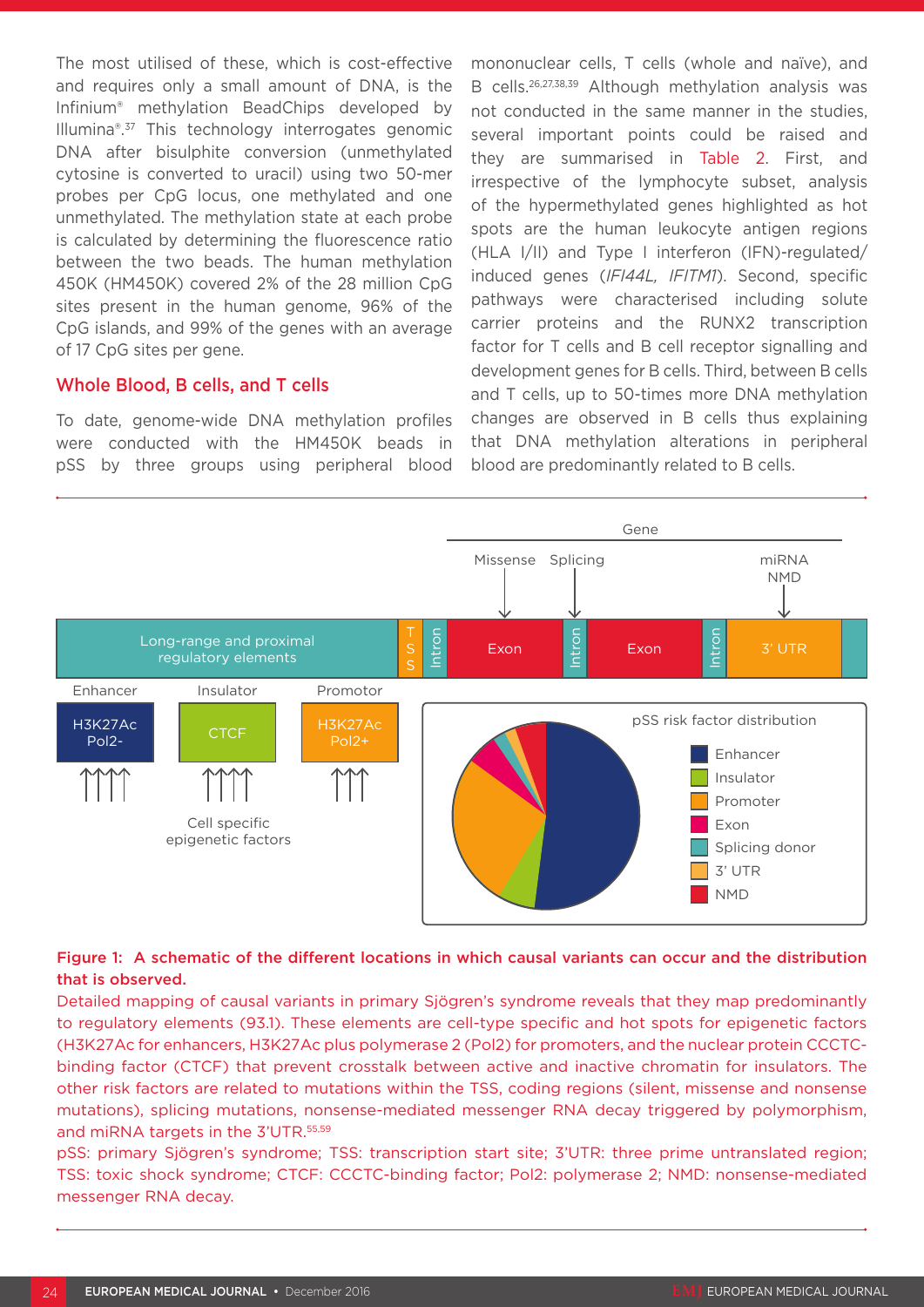#### Minor Salivary Glands

So far, only one study has applied the HM450K beads to MSG obtained from pSS patients.<sup>39</sup> Moreover, such a study is limited because the of the small sample size (N=15) and because MSG consist of multiple cell types including epithelial and acinar cells in pSS patients and controls, but also immune cells in pSS patients. Despite these limitations, the IFN induced gene *OAS2* was shown to be demethylated in MSG from pSS patients. Again the IFN pathway is highlighted and this is in agreement with histological and gene expression studies, conducted in MSG from pSS patients, which have demonstrated increased levels of IFN-α and altered interferon gene expression.<sup>31,40</sup>

Another way to test the influence of DNA methylation in pSS is to use DNMT inhibitors. In this manner, treatment with 5-aza-2'-deoxycytidine (5-Aza) results in expression of the *SSB/La autoantigen* and *cytokeratin 19* genes in the HSG cell line,25,41 *aquaporin 5* gene expression in the HSG ductal cell line NS-SV-DC,<sup>42</sup> alteration in the control of Type I hemidesmosome components.<sup>43</sup> and to the increased fluid secretion in the murine ageing model C57Bl/6Cr Skc. In contrast, 5-Aza was ineffective in inducing *IRF5* and *CD40L* upregulation in CD4<sup>+</sup> T cells from pSS women.<sup>44,45</sup>

## EPIGENETIC REPROGRAMMING AND RETROTRANSPOSONS

Interspersed and comprising 8% of human genome, human endogenous retroviruses (HERV) are controlled at the epigenetic level by DNA methylation.20 When such control is impaired, HERV can produce different effects. One example is related to the human T cell leukaemia related endogenous retrovirus (HRES-1) that is inserted in the long arm of chromosome 1 at position 1q42 and controlled by DNA methylation,<sup>46</sup> when expressed the HRES-1 provirus produces a p38 gag protein that can induce AAB development as observed in 10% of patients with pSS in contrast to 1.5% in healthy donors.<sup>47</sup> An association between SLE and HRES-1 polymorphisms is also described.<sup>48</sup> Another example is HERV-CD5 that is integrated into chromosome 11 upstream of the host *cd5* gene exon 1 and downstream of the cd6 gene.<sup>6</sup> This integration occurred just prior to the divergence of hominoids from old world monkeys 25 million years ago.49 Defective DNA methylation at the HERV-CD5 promoter introduces an alternative promoter for the *cd5* gene, and enables transcription of a fusion transcript with the consequence of an intracellular variant of CD5,<sup>35,50</sup> which can in turn promote B cell autoreactivity as observed in SLE B cells.<sup>51,52</sup>

In MSG from pSS patients and in addition to HRES-1,53 other HERV were reported to be over-expressed including HERV-K113 and HERV-5,54 and HERV-E elements.14

## GENETIC FACTORS AND CROSSTALK WITH EPIGENETIC FACTORS

#### Genetic Risk Factors Associated with Primary Sjögren's Syndrome

Up to 40 non-HLA genetic risk-factors are characterised in pSS<sup>55</sup> and the recent development of genome-wide association studies conducted in Caucasian and Han Chinese pSS patients have contributed to improve this list.<sup>55,56</sup> Genetic loci associated with pSS are associated with key pathological pathways including antigen presentation (HLA I/II), Type I IFN-regulated/ induced genes (*IRF5, STAT4*), NF-κB pathway (*TNIP1, TNFAIP3*), and B cell activation (*CXCR5, BLK*).57 Interestingly, it has been demonstrated for some of these risk-factors that they are associated with gene expression as observed with *HLA* and *BLK-FAM167* genes.58 Another observation is that parts of them (~50%) are shared with SLE and other AID, and related to important immune components crucial in the development of AID such as cytokines (IL-10, IL-21), receptors (TNFSF4/CD252), transcription factors (*IRF5*), and B cell signalling proteins (*BLK, BANK1*). However, and with the exception of the *HLA I/II* genes that have a significant odds ratio ([OR]; usually above 2), the other risk factors are usually modest (1.1<OR<1.8) and for half of the patients no risk factors were reported.

### Genetic Risk Factor Annotation

The vast majority of genetic factors associated with pSS are excluded from protein coding regions (5.6%), and as described in Figure 1, are in regulatory areas (93.1%).<sup>55,59</sup> Regulatory pSS risk factors are suspected of controlling genes through an effect on: i) the transcriptional machinery when present within cell specific regulatory regions referred to as promoters (29.2%), enhancers (56.9%), and insulators (6.9%) (an insulator is a gene regulatory element that blocks interactions between enhancers and promoters); ii) the spliceosome complex formation that controls intron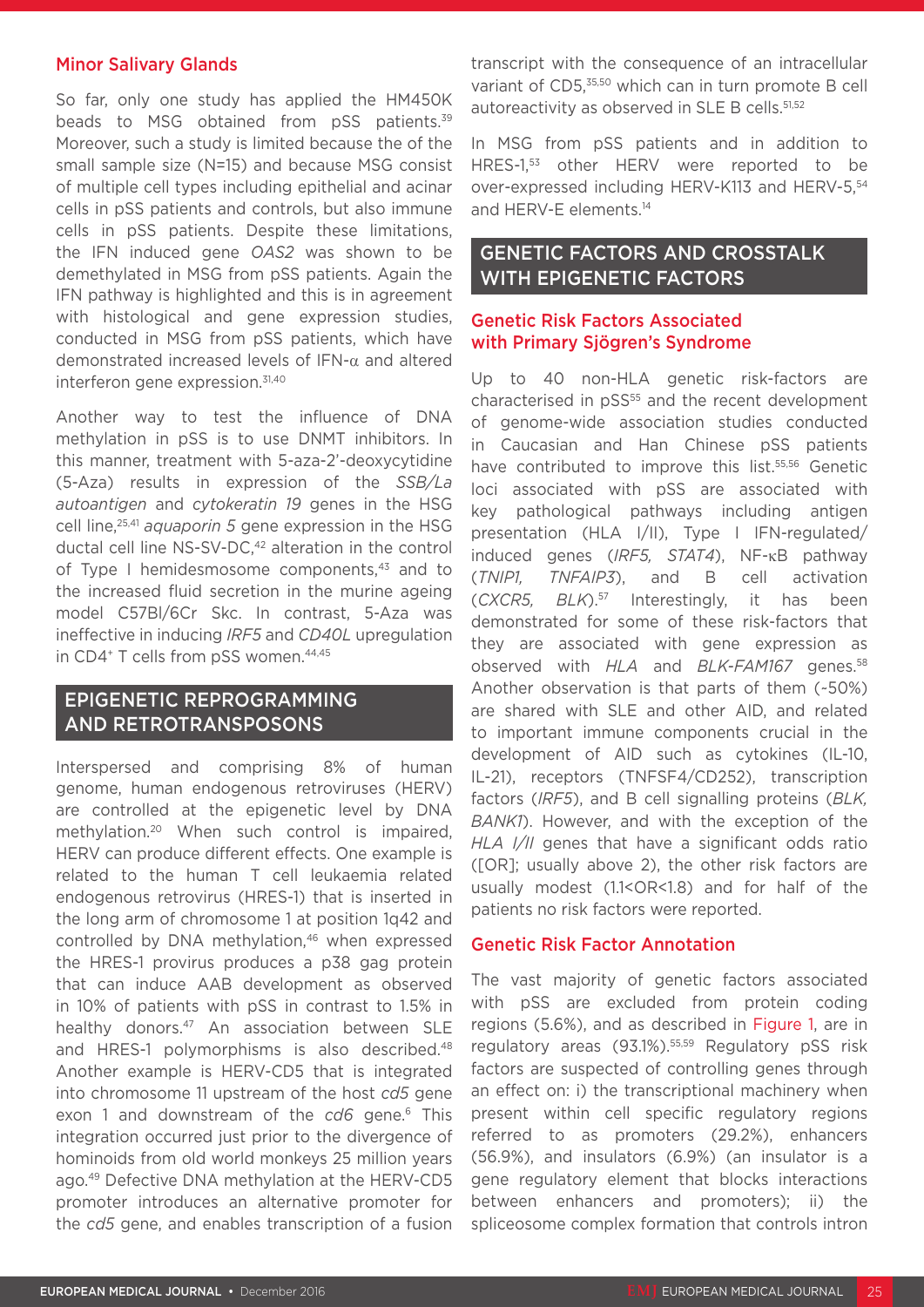excision (2.4%); iii) the activation of messenger RNA non-sense mediated decay (5.6%), and; iv) the control of messenger RNA stability through microRNA binding at three prime untranslated regions (2.4%). Such a breakthrough in our understanding regarding AID-genetic risk factor functions was possible due to recent development of the ENCODE (Encyclopedia of DNA elements) and Roadmap Epigenomics programmes.<sup>60</sup>

#### Genetic Risk Factors and Cellular Specificity

As the primary role of the epigenome is to regulate transcription in a cell-specific manner, recent research demonstrated whether or not genetic variants are enriched in tissue-specific epigenomic marks and whether or not they can influence autoreactivity.61,62 In line with this hypothesis, a B cell signature was observed in nearly all of the pSS-associated risk-factors when considering the active histone mark H3K27Ac, expression quantitative trait loci, and differentially demethylated CpGs.<sup>55</sup> The salivary gland epithelial cell signature remains to be demonstrated, and we can postulate that both signatures overlap partially.

Moreover, it was also reported that binding sites for SS risk variants were enriched within binding sites for immune-related transcription factors such as NF-κB, STATs, and PU1; and some common pathways previously described to be affected in pSS (Type I IFN, NF-κB).

### **CONCLUSIONS**

The information presented here indicates that DNA demethylation confers a risk for pSS, providing a strong argument for epigenetic causality in genetically predisposed individuals. Although not reported in this review, DNA methylation defects in pSS are associated with other epigenetic modifications such as histone modifications and miRNA overexpression.<sup>63</sup> Another important point is related to the cellular specificity, which concerns mainly B cells and epithelial cells. However, it was also observed that the process was reversible and that DNA demethylating drugs are related to a defective PKC-delta/Erk/DNMT1 pathway. As a consequence, it can be postulated that drugs controlling this pathway would undoubtedly have benefits for pSS prevention and treatment.<sup>18,64</sup>

#### Acknowledgements

This work was supported by the 'Région Bretagne', the 'Association Française Gougerot-Sjögren et des Syndromes Secs', and by the 'Institut Français pour la Recherche Odontologique'. We are also grateful to Simone Forest and Geneviève Michel for their help in typing the paper. The research leading to these results received support from the Innovative Medicines Initiative Joint Undertaking under grant agreement n°115565, resources of which are composed of financial contributions from the European Union's Seventh Framework Programme (FP7/2007-2013) and EFPIA companies' in-kind contribution.

#### REFERENCES

1. Cornec D et al. The Differential Diagnosis of Dry Eyes, Dry Mouth, and Parotidomegaly: A Comprehensive Review. Clin Rev Allergy Immunol. 2015;49(3): 278-87.

2. Pers JO et al. Conference scene: Updating the highlights of Sjogren's syndrome. Immunotherapy. 2010;2(1): 13-20.

3. Tobon GJ et al. The Fms-like tyrosine kinase 3 ligand, a mediator of B cell survival, is also a marker of lymphoma in primary Sjogren's syndrome. Arthritis Rheum. 2010;62(11):3447-56.

4. Christodoulou MI et al. Characteristics of the minor salivary gland infiltrates in Sjogren's syndrome. J Autoimmun. 2010; 34(4):400-7.

5. Capaldo C et al. The active

immunological profile in patients with primary Sjogren's syndrome is restricted to typically encountered autoantibodies. Clin Exp Rheumatol. 2016;34(4):722.

6. Alonso R et al. Aberrant expression of CD6 on B-cell subsets from patients with Sjogren's syndrome. J Autoimmun. 2010;35(4):336-41.

7. Le Dantec C et al. Rationale for treating primary Sjogren's syndrome patients with an anti-CD6 monoclonal antibody (Itolizumab). Immunol Res. 2013;56(2-3): 341-7.

8. Cornec D et al. Diagnostic accuracy of blood B-cell subset profiling and autoimmunity markers in Sjogren's syndrome. Arthritis Res Ther. 2014;16(1): R15.

9. Le Dantec C et al. How the environment

influences epigenetics, DNA methylation, and autoimmune diseases? Qianjin Lu Q et al. (eds.) Epigenetics and Dermatology. Elsevier. pp.467-485.

10. Brooks WH et al. Epigenetics and autoimmunity. J Autoimmun. 2010;34(3):  $1207 - 19$ 

11. Konsta OD et al. The contribution of epigenetics in Sjogren's Syndrome. Front Genet. 2014;5:71.

12. Darwaza A et al. Hydrallazine-induced Sjogren's syndrome. Int J Oral Maxillofac Surg. 1988;17(2):92-3.

13. Busche S et al. Population wholegenome bisulfite sequencing across two tissues highlights the environment as the principal source of human methylome variation. Genome Biol. 2015;16(1):290.

14. Le Dantec C et al. Epigenetics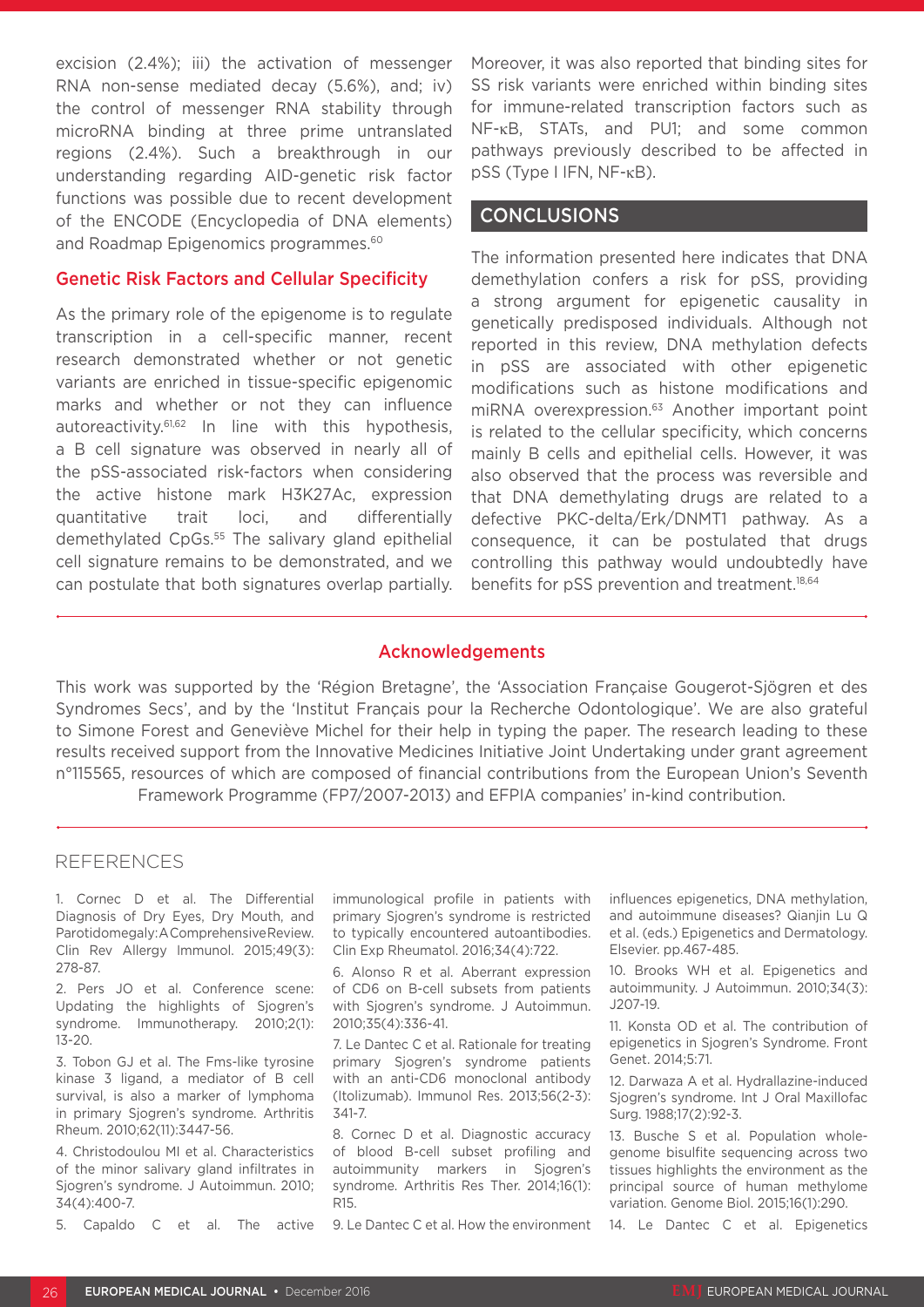and Sjogren's syndrome. Curr Pharm Biotechnol. 2012;13(10):2046-53.

15. Shapira Y et al. Geoepidemiology of autoimmune rheumatic diseases. Nat Rev Rheumatol. 2010;6(8):468-76.

16. Thabet Y et al. Altered patterns of epigenetic changes in systemic lupus erythematosus and auto-antibody production: is there a link? J Autoimmun. 2012;39(3):154-60.

17. Renaudineau Y et al. Epigenetics and autoimmunity, with special emphasis on methylation. Keio J Med. 2011;60(1):10-6.

18. Brooks WH et al. Epigenetics and autoimmune diseases: the X chromosomenucleolus nexus. Front Genet. 2015;6:22.

19. Butcher LM et al. Non-CG DNA methylation is a biomarker for assessing endodermal differentiation capacity in pluripotent stem cells. Nat Commun. 2016; 7:10458.

20. Le Dantec C et al. Human endogenous retrovirus group E and its involvement in diseases. Viruses. 2015;7(3):1238-57.

21. Liang J et al. A correlation study on the effects of DNMT1 on methylation levels in CD4(+) T cells of SLE patients. Int J Clin Exp Med. 2015;8(10):19701-8.

22. Karouzakis E et al. DNA hypomethylation in rheumatoid arthritis synovial fibroblasts. Arthritis Rheum. 2009;60(12):3613-22.

23. Huynh JL et al. Epigenetic mechanisms in multiple sclerosis: implications for pathogenesis and treatment. Lancet Neurol. 2013;12(2):195-206.

24. Thabet Y et al. Epigenetic dysregulation in salivary glands from patients with primary Sjogren's syndrome may be ascribed to infiltrating B cells. J Autoimmun. 2013;41:175-81.

25. Konsta OD et al. Defective DNA methylation in salivary gland epithelial acini from patients with Sjogren's syndrome is associated with SSB gene expression, anti-SSB/LA detection, and lymphocyte infiltration. J Autoimmun. 2016;68:30-8.

26. Miceli-Richard C et al. Overlap between differentially methylated DNA regions in blood B lymphocytes and genetic at-risk loci in primary Sjogren's syndrome. Ann Rheum Dis. 2016;75(5):933-40.

27. Miceli-Richard C et al. Genetic contribution of DKK-1 polymorphisms to RA structural severity and DKK-1 level of expression. Ann Rheum Dis. 2015;74(7):1480-1.

28. Varin MM et al. In Sjogren's syndrome, B lymphocytes induce epithelial cells of salivary glands into apoptosis through protein kinase C delta activation. Autoimmun Rev. 2012;11(4):252-8.

29. Seret G et al. Mesangial cell-specific antibodies are central to the pathogenesis of lupus nephritis. Clin Dev Immunol. 2012;2012:579670.

30. Devauchelle-Pensec V et al. Improvement of Sjogren's syndrome after two infusions of rituximab (anti-CD20). Arthritis Rheum. 2007;57(2):310-7.

31. Devauchelle-Pensec V et al. Gene expression profile in the salivary glands of primary Sjogren's syndrome patients before and after treatment with rituximab. Arthritis Rheum. 2010;62(8):2262-71.

32. Devauchelle-Pensec V et al. Effects of rituximab therapy on quality of life in patients with primary Sjogren's syndrome. Clin Exp Rheumatol. 2011;29(1):6-12.

33. Jousse-Joulin S et al. Ultrasound assessment of salivary glands in patients with primary Sjogren's syndrome treated with rituximab: Quantitative and Doppler waveform analysis. Biologics. 2007;1(3): 311-9.

34. Pers JO et al. BAFF-modulated repopulation of B lymphocytes in the blood and salivary glands of rituximabtreated patients with Sjogren's syndrome. Arthritis Rheum. 2007;56(5):1464-77.

35. Garaud S et al. IL-6 modulates CD5 expression in B cells from patients with lupus by regulating DNA methylation. J Immunol. 2009;182(9):5623-32.

36. Renaudineau Y et al. Autoreactive B cells and epigenetics. Clin Rev Allergy Immunol. 2010;39(1):85-94.

37. Sandoval J et al. Validation of a DNA methylation microarray for 450,000 CpG sites in the human genome. Epigenetics. 2011;6(6):692-702.

38. Altorok N et al. Genome-wide DNA methylation patterns in naive CD4+ T cells from patients with primary Sjogren's syndrome. Arthritis Rheumatol. 2014; 66(3):731-9.

39. Imgenberg-Kreuz J et al. Genomewide DNA methylation analysis in multiple tissues in primary Sjogren's syndrome reveals regulatory effects at interferoninduced genes. Ann Rheum Dis. 2016. [Epub ahead of print].

40. Bave U et al. Activation of the type I interferon system in primary Sjogren's syndrome: a possible etiopathogenic mechanism. Arthritis Rheum. 2005;52(4): 1185-95.

41. Konsta OD et al. Epigenetic modifications in salivary glands from patients with Sjogren's syndrome affect cytokeratin 19 expression. Bull Group Int Rech Sci Stomatol Odontol. 2016;53(1):e01.

42. Motegi K et al. Expression of aquaporin-5 in and fluid secretion from immortalized human salivary gland ductal cells by treatment with 5-aza-2'-deoxycytidine: a possibility for improvement of xerostomia in patients with Sjogren's syndrome. Lab Invest. 2005;85(3):342-53.

43. Gonzalez S et al. Alterations in type I

hemidesmosome components suggestive of epigenetic control in the salivary glands of patients with Sjogren's syndrome. Arthritis Rheum. 2011;63(4):1106-15.

44. Belkhir R et al. Upregulation of membrane-bound CD40L on CD4+ T cells in women with primary Sjogren's syndrome. Scand J Immunol. 2014;79(1): 37-42.

45. Gestermann N et al. Methylation profile of the promoter region of IRF5 in primary Sjogren's syndrome. Eur Cytokine Netw. 2012;23(4):166-72.

46. Fali T et al. DNA methylation modulates HRES1/p28 expression in B cells from patients with Lupus. Autoimmunity. 2014; 47(4):265-71.

47. Banki K et al. Human T-cell lymphotropic virus (HTLV)-related endogenous sequence, HRES-1, encodes a 28-kDa protein: a possible autoantigen for HTLV-I gag-reactive autoantibodies. Proc Natl Acad Sci U S A. 1992;89(5): 1939-43.

48. Magistrelli C et al. Polymorphic genotypes of the HRES-1 human endogenous retrovirus locus correlate with systemic lupus erythematosus and autoreactivity. Immunogenetics. 1999; 49(10):829-34.

49. Renaudineau Y et al. Characterization of the human CD5 endogenous retrovirus-E in B lymphocytes. Genes Immun. 2005;6(8):663-71.

50. Renaudineau Y et al. An alternative exon 1 of the CD5 gene regulates CD5 expression in human B lymphocytes. Blood. 2005;106(8):2781-9.

51. Garaud S et al. Selection of the alternative exon 1 from the cd5 gene down-regulates membrane level of the protein in B lymphocytes. J Immunol. 2008;181(3):2010-8.

52. Renaudineau Y et al. B1- and CD5- Positive B Cells. eLS: John Wiley & Sons, Ltd; 2001.

53. Brookes SM et al. The immune response to and expression of crossreactive retroviral gag sequences in autoimmune disease. Br J Rheumatol. 1992;31(11):735-42.

54. Moyes DL et al. The distribution of the endogenous retroviruses HERV-K113 and HERV-K115 in health and disease. Genomics. 2005;86(3):337-41.

55. Konsta OD et al. Genetics and Epigenetics of Autoimmune Diseases. eLS. 2015:1-9.

56. Li Y et al. A genome-wide association study in Han Chinese identifies a susceptibility locus for primary Sjogren's syndrome at 7q11.23. Nat Genet. 2013; 45(11):1361-5.

57. Burbelo PD et al. Genome-wide association studies in Sjogren's syndrome: What do the genes tell us